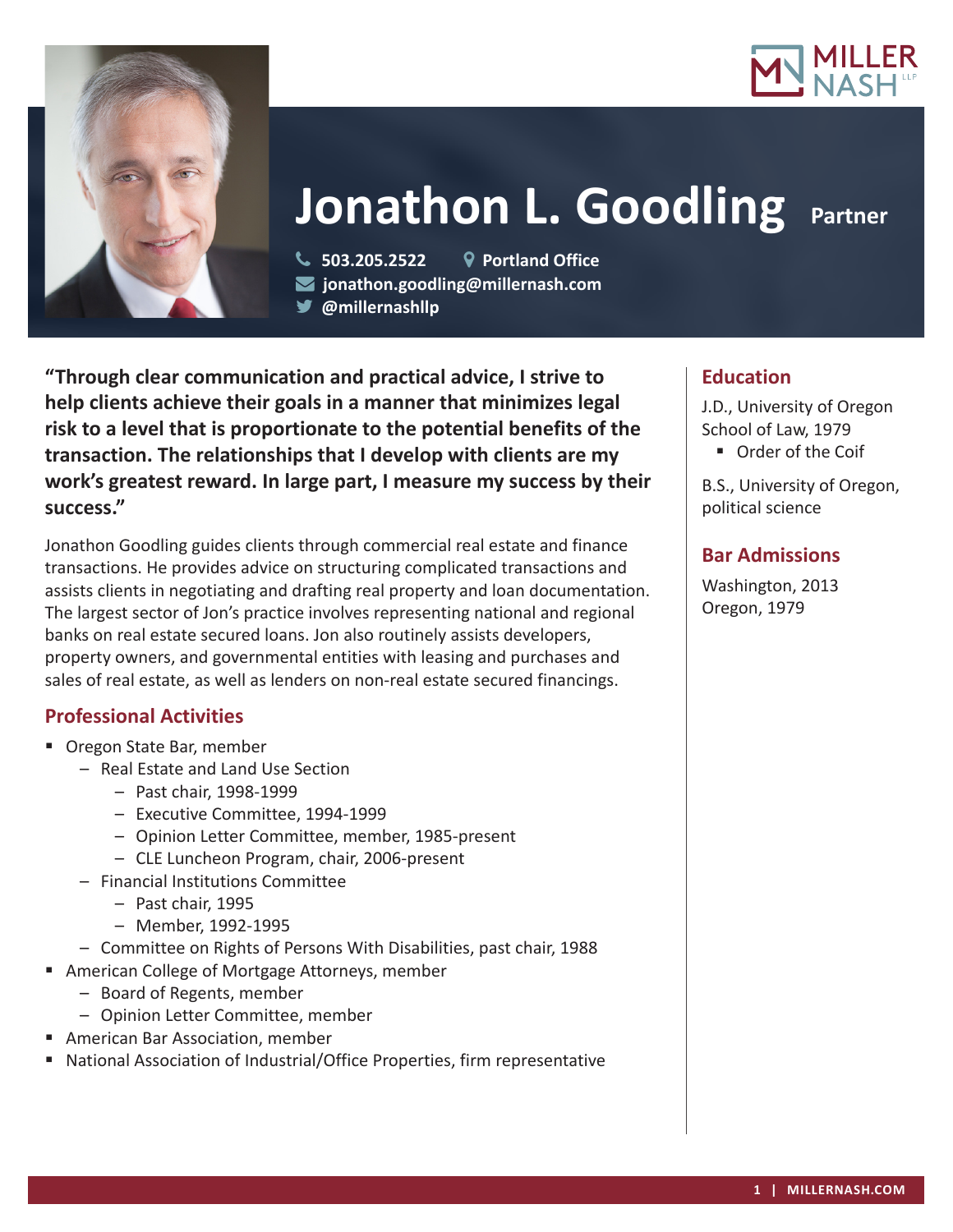

## **Representative Experience**

#### **Lending Matters**

- Regularly represent national bank on real-estate-secured, construction, term, and revolving loans since 2000. Loan transactions completed in the last 24 months include a \$45,000,000 real estate secured revolving loan to real estate investor/developer, a \$75,000,000 unsecured revolving loan to a real estate investor/developer, a \$15,000,000 equipment finance loan, a \$11,000,000 loan to construct a hotel, and a \$29,000,000 loan to construct a building that has been leased to a department of the Oregon government for 30 years.
- Regularly represent regional bank on real-estate-secured, construction, term, and revolving loans since 2007. Loan transactions completed in the last 24 months include four real estate acquisition loans in an aggregate amount of \$36,000,000 to a tenancy-in-common group completing a section 1031 exchange, a \$12,000,000 construction loan, a \$8,500,000 term loan secured by all the assets of a private university, and a \$21,000,000 term loan to refinance a multi-family complex.
- **Represented regional bank on a loan to an Employee Stock Ownership Plan (ESOP).**
- Represented regional bank as agent and lender on \$60,000,000 syndicated loan to construct a high-tech cold storage facility.
- Represented real estate developer on loan to construct multi-family project and to re-develop downtown office building.
- Represented borrower on \$51,000,000 term loan secured by a continuing care facility.
- Represented borrower on \$87,500,000 term and construction loan for three continuing care facilities.
- Represented Indian tribe on \$35,000,000 loan to construct casino.

#### **Leasing Matters**

- Regularly represent life insurance company affiliate as landlord on all leases in two downtown high-rise office towers.
- Regularly represent public school district on leases, including:
	- Long-term ground lease to the City of Portland and a nonprofit for development of former elementary school site with affordable housing.
	- Long-term lease of former elementary school to neighboring school district for redevelopment as a high school.
	- Long-term lease to a university of approximately one-third of a newly constructed elementary school to be used for teacher education.
- Represented landlord on lease to Wal-Mart.
- Represented numerous corporations as tenants on office building leases in downtown Portland, including Miller Nash LLP.

#### **Purchase & Sales**

- Represented seller on sale of portfolio of four properties, including two shopping centers, a multi-family project, and store formerly leased to Fred Meyer.
- Represented buyer on acquisition of land in Polk County for development of vineyard.
- Represented seller on sale of 16 acres of vacant land to CarMax for development.
- Represented seller on sale of shopping center in Tualatin, Oregon, for redevelopment by CenterCal Properties.
- Represented seller of 45 fuel distribution facilities for approximately \$80,000,000.
- Represented life insurance company as both seller and buyer of downtown office buildings and suburban office/flex space.
- Represented purchaser of two Class A high-rise office buildings in downtown Portland on two separate transactions.
- Represented bank in sales of multiple subdivisions acquired by bank through deed-in-lieu transactions.